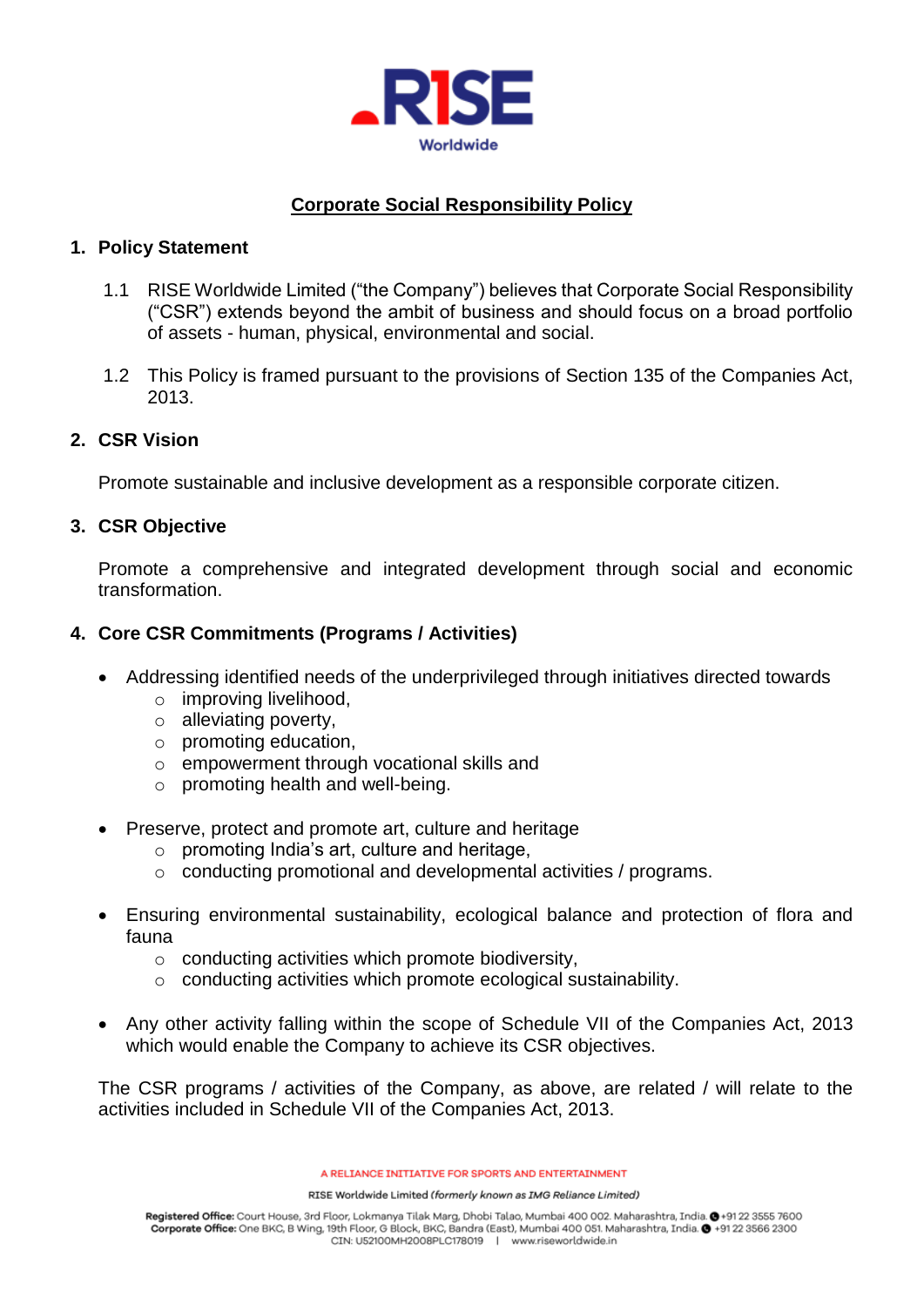

#### **5. CSR Governance and Implementation**

The Company would be carrying on its CSR programs / activities through Reliance Foundation and the contributions made by the Company to Reliance Foundation will be utilized for CSR programs / activities on behalf of the Company.

To provide an impetus to various philanthropic initiatives, Reliance Foundation (RF) was set up by Reliance Group in 2010 as an expression of its vision towards sustainable growth in India.

Reliance Foundation has taken the path of inclusive development to address the basic needs of the vulnerable sections of the society. The Foundation has cumulatively touched the lives of 4 million people in over 5000 villages and various urban locations. The Foundation works with some of the most vulnerable and marginalized communities across India, with the objective of integrating them into mainstream development process of the country.

Reliance Foundation focuses on these core pillars - Rural Transformation, Education, Health, Urban Renewal and Arts, Culture & Heritage.

In view of the organization structure, reach and expertise of Reliance Foundation in CSR related programs / activities, the Company will continue to carry on its CSR programs / activities through Reliance Foundation.

### **6. Monitoring of CSR Activities**

The CSR Committee of Directors of the Company will recommend to the Board of Directors of the Company the amount of expenditure to be incurred on CSR programs/activities, monitor the CSR Policy of the Company and review its implementation by the Company through Reliance Foundation.

#### **7. CSR Reporting and Communication**

The Company will report on the progress of its CSR initiatives in its Annual Report.

### **8. Corporate Social Responsibility Committee (CSR Committee)**

- The Board of Directors will constitute a CSR Committee comprising atleast three member with atleast one Independent Director.
- The CSR Committee would formulate and recommend the draft CSR Policy to the Board of Directors and the Board of Directors would approve the Policy.
- The Board would approve and adopt any changes in the CSR Policy subject to prevailing provisions of laws in this regard. The CSR Committee is responsible for decision making with respect to the CSR Policy.

A RELIANCE INITIATIVE FOR SPORTS AND ENTERTAINMENT

RISE Worldwide Limited (formerly known as IMG Reliance Limited)